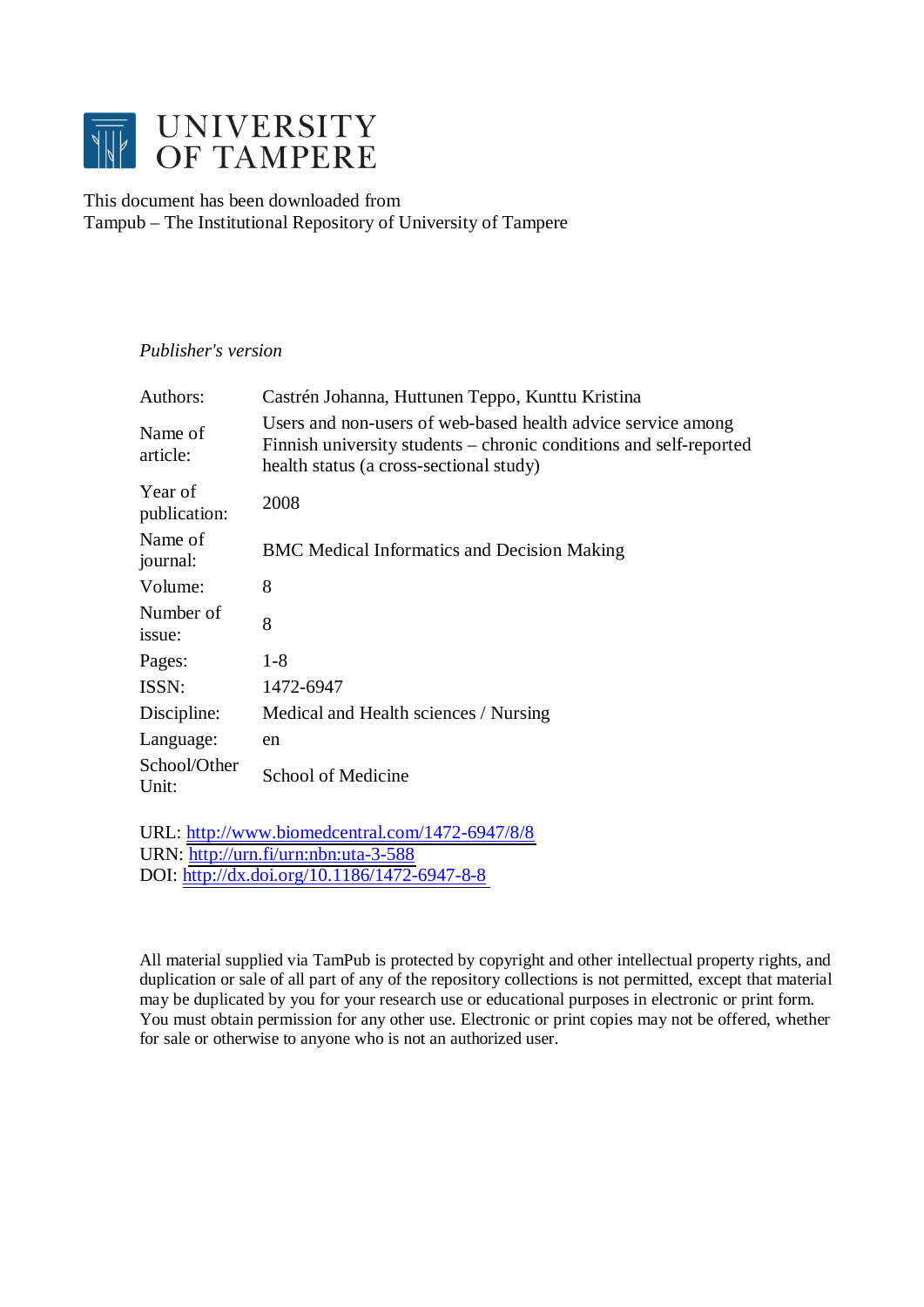# **Users and non-users of web-based health advice service among Finnish university students – chronic conditions and self-reported health status (a cross-sectional study)**

Johanna Castrén\*†1,2,3, Teppo Huttunen4 and Kristina Kunttu†2

Address: 1Medical School, Department of General Practice, 33014 University of Tampere, Finland, 2Finnish Student Health Service, Töölönkatu 37, 00260 Helsinki, Finland, 3Pirkanmaa Hospital District, Department of General Practice, 33521 Tampere, Finland and 4Oy 4Pharma Ltd, Turku, Finland

Email: Johanna Castrén\* - johanna.castren@fimnet.fi; Teppo Huttunen - teppo.huttunen@4pharma.com; Kristina Kunttu - kristina.kunttu@yths.fi

\* Corresponding author †Equal contributors

Published: 31 January 2008

*BMC Medical Informatics and Decision Making* 2008, **8**:8 doi:10.1186/1472-6947-8-8

[This article is available from: http://www.biomedcentral.com/1472-6947/8/8](http://www.biomedcentral.com/1472-6947/8/8)

© 2008 Castrén et al; licensee BioMed Central Ltd.

This is an Open Access article distributed under the terms of the Creative Commons Attribution License [\(http://creativecommons.org/licenses/by/2.0\)](http://creativecommons.org/licenses/by/2.0), which permits unrestricted use, distribution, and reproduction in any medium, provided the original work is properly cited.

#### **Abstract**

**Background:** The Internet is increasingly used by citizens as source of health information. Young, highly educated adults use the Internet frequently to search for health-related information. Our study explores whether reported chronic conditions or self-reported health status differed among Finnish university students using the Finnish Student Health Services web-based health advice service compared with those not using the service.

**Methods:** Cross-sectional study performed by a national postal survey in 2004. Material: A random sample (n = 5 030) of a population of 101 805 undergraduate Finnish university students aged  $19-35$ . The response rate:  $63\%$  (n = 3 153). Main outcome measures: Proportion of university students reporting use a of web-based health advice service, diagnosed chronic conditions, and selfreported health status of users and non-users of a web-based health advice service. Statistical methods: Data were presented with frequency distributions and cross-tabulations and the  $\chi^2$  test was used.

**Results:** 12% (n = 370) of Finnish undergraduate students had used the web-based health advice service and were identified as 'users'. The proportion of male students reporting allergic rhinitis or conjunctivitis was greater among users than non-users (24%, n = 22 vs. 15%, n = 154,  $\chi^2$ , P = .03). The proportion of female students reporting chronic mental health problems was greater among users than non-users (12%, n = 34 vs. 8%, n = 140,  $\chi^2$ , P = .03). There was no statistical significance between the group differences of male or female users and non-users in self-reported health status (good or fairly good, average, rather poor or poor).

**Conclusion:** Among young, highly educated adults the use of a web-based health advice service is not associated with self-reported health status. However, a web-based health advice service could offer support for managing several specific chronic conditions. More research data is needed to evaluate the role of web-based health advice services that supplement traditional forms of health services.

# Research article **[Open Access](http://www.biomedcentral.com/info/about/charter/)**

Received: 27 September 2007 Accepted: 31 January 2008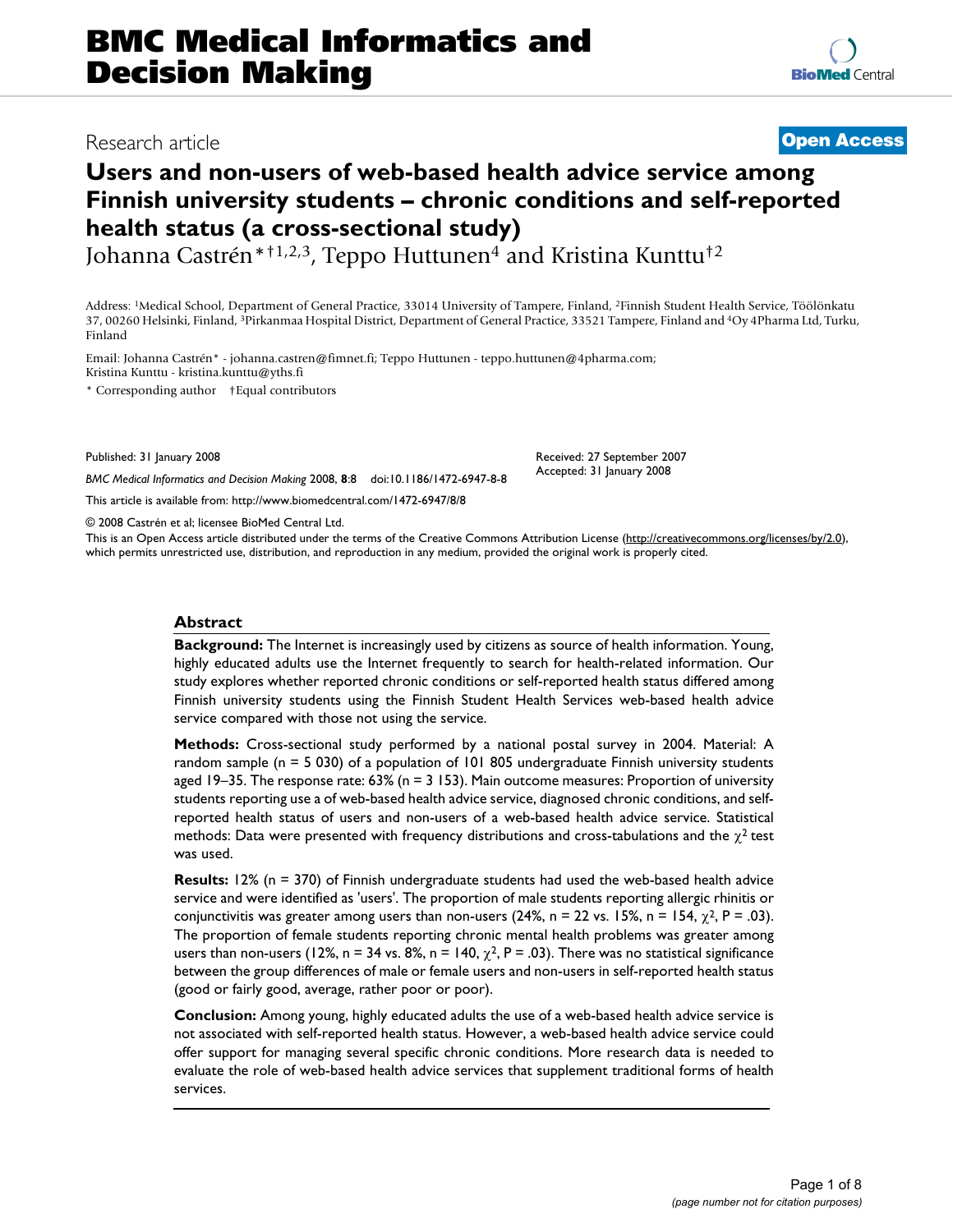#### **Background**

The Internet is increasingly used by citizens as source of health information. Young adults are active users of the Internet; they also use it frequently to search for healthrelated information [1-9]. There are great expectations and high hopes for eHealth services. They are considered to be a significant factor in maintaining patient satisfaction and patient empowerment, and they are expected to help increase the efficiency of health care [10-13].

The Finnish Student Health Service (FSHS) provides primary health care services for approximately 140 500 Finnish university students. Over 80% of funding for the FSHS comes from the public sector. Students pay an annual health care fee of 35 euros as a part of their compulsory student union membership fee. FSHS services include preventive health care, health care and medical treatment provided by a GP and the most relevant specialist services for the age group, mental health care and oral health care.

Since 2002, the services have also included a web-based health advice service through which health care professionals (general practitioners, nurses and oral health care professionals) give instructions and advice on health and illnesses to anonymous students. The service is a textbased consultation service (ask-the-doctor service) provided trough the FSHS website. It is free of charge and provides a question-answer service on the following topics: sexual health, asthma and allergies, travel medicine and vaccinations, oral health, and mental health. A questionanswer database that has been compiled on unselected health topics is also available for use with search words. The users of the service cannot be recognized, nor can the use of the service be linked to a student's electronic patient records. In 2006, the service was asked a total of 2 770 questions. All the questions were answered.

There is wide spread opinion, that standards and ethical guidelines regarding electronic communication between a patient and a doctor without personal contact are incomplete. Both patients and health professionals must be aware of this and respect the major limitations of this type of communication. It is unethical to provide medical care without adequate information on a patient's medical history [13-17]. Recent studies by Umefjord from Sweden do, however, provide evidence that proper, anonymous web-based health advice services are being well received by patients and doctors [15,18-20]. There is evidence that patients with one or more chronic condition actively use the Internet to search for health-related information [3,21-24]. Of the chronic conditions stigmatized conditions such as depression and anxiety seems to be linked with the active use of the Internet generally as source of health-related information as well as with the active use of Internet-based communication services with health professionals [3,23-26].

There is also evidence of differences in the health status of citizens who use traditional 'offline' sources of health information and citizens who use 'online' information from the Internet for the same purpose. 'Online' seekers are more likely to be healthier and happier than those seeking health information elsewhere. This supports the 'digital divide' identified as one of the major risks of eHealth [12,27].

Our previous study identified some major general background factors (female gender, in habiting one of the larger cities) that were linked with use of the FSHS webbased health advice service [9]. In this study we focused on the health-related factors linked with the use of webbased health advice services. We examined whether reported chronic conditions or self-reported health status differed among students using the FSHS web-based health advice service compared with those not using the service.

## **Methods**

#### *Study design*

Our explorative study was carried out in a form of a crosssectional study as a part of the 'Student Health Survey 2004', a national survey among Finnish undergraduate university students aged 19–35 as. The study population in the 'Student Health Survey 2004' was 101 805. A random sample stratified by district area was drawn. The sample size was 5 030 students of whom  $46\%$  (n = 2 300) were men and 54% (n = 2 730) women. Data was collected by means of a postal questionnaire, with three repeat questionnaires. All students gave their informed consent to participate in the study by answering the questionnaire. The 'Student Health Survey 2004' was approved by the medical ethics committee of the Hospital District of Southwest Finland.

Overall 3 153 out of 5 030 students returned a completed or an almost completed survey giving a response rate of 63%; for men 49% (n = 1 132) and for women 74% (n = 2 021). The respondents did not significantly differ from the total study population with respect to gender, age, university, and field of study (Table 1, 2, and 3) [28].

#### *Study variables*

The 'Student Health Survey 2004' questionnaire included a total of 122 questions related to physical, mental, and social health, health behaviour, health-related attitudes, and the use of health services. The survey also included four special questions related to the theme eHealth [28].

The reported use of the FSHS web-based health advice service was chosen as our primary independent variable.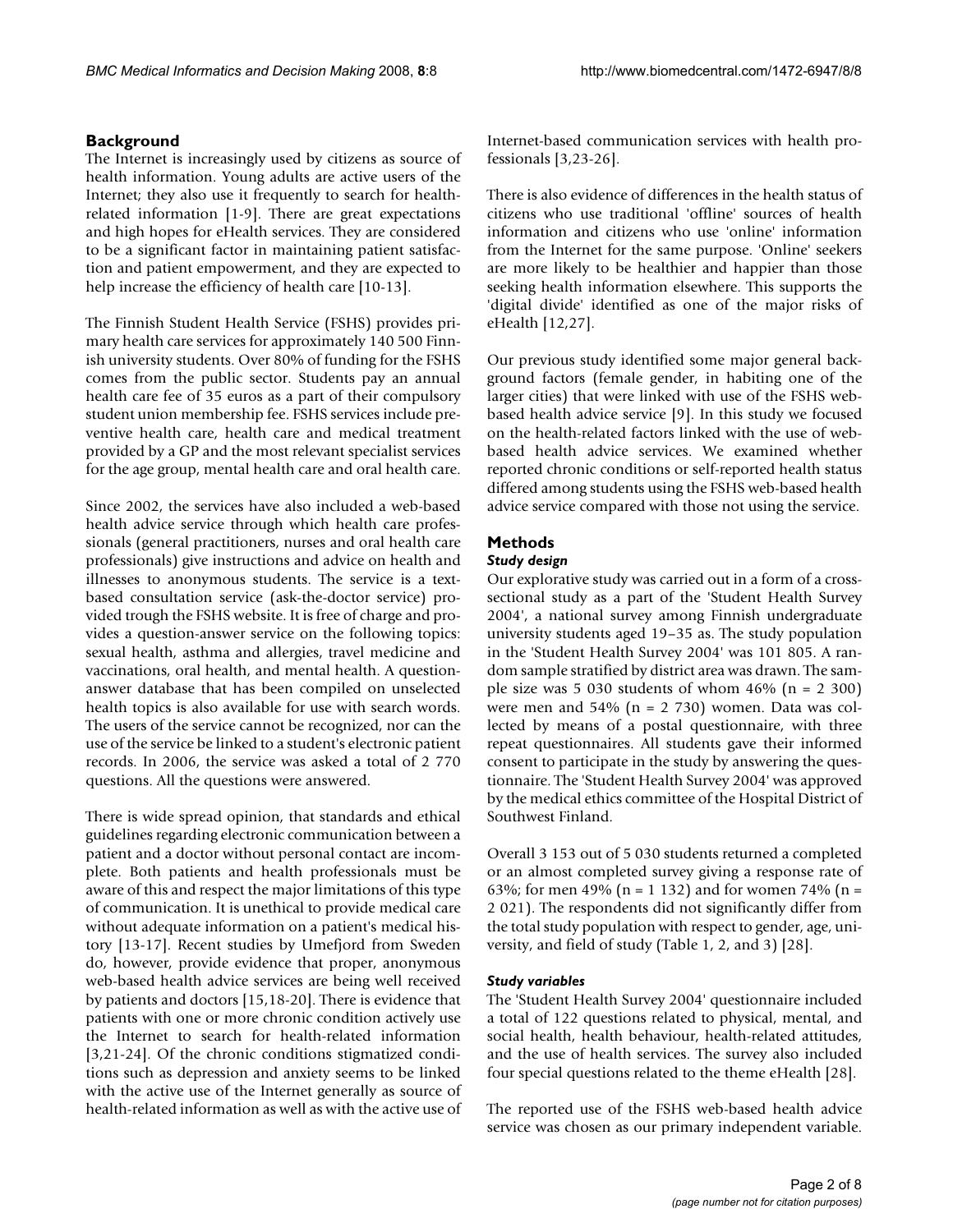**Table 1: The Student Health Survey 2004: Study population and respondents by gender**

|        | Study population* | Respondents |              |    |  |
|--------|-------------------|-------------|--------------|----|--|
|        | $(n = 101 805)$   |             | $(n = 3153)$ |    |  |
|        | n                 | %           | n            | %  |  |
| Gender |                   |             |              |    |  |
| Men    | 46 388            | 46          | 1132         | 36 |  |
| Women  | 55 417            | 54          |              | 64 |  |

\*Source: Finnish Student Health Service 2003

Concerning use of web-based health advice service following question was asked of students: 'Have you used the FSHS web-based health advice service?' If they answered yes, then they were categorised as 'users'. If they answered no they were categorized as 'non-users'.

Two groups were chosen for comparison; all those who had used the service at least once were classified as users. The idea of the rough classification chosen was to include students who had used the service once to represent 'normal' web-based health advice service users in the study data. According to our earlier research, the highest average value for use of web-based health advice service was 1.9, the median was 1.0 and the range of use during the previous year was 1–10 times [9].

Diagnosed chronic conditions and self-reported health status were chosen as the dependent variables in order to examine whether health-related variables differed among students using the FSHS web-based health advice service compared with those not using the service. Concerning chronic conditions following question was asked: 'Do you have any chronic disease, illness or disability diagnosed by a physician, dentist, or psychologist which has pro-

**Table 2: Undergraduate students in Finland\* and the respondents of the 'Student Health Survey 2004' by age**

|           |         | Undergraduate students |      |                |
|-----------|---------|------------------------|------|----------------|
|           |         | $(n = 123544)$         |      |                |
|           | n       | ℅                      | n    | ℅              |
| Age group |         |                        |      |                |
| Under 22  | 28 280  | 23                     | 67 I | 21             |
| $22 - 24$ | 38 917  | 32                     | 090  | 35             |
| $25 - 29$ | 41874   | 34                     | 1083 | 34             |
| $30 - 34$ | 14 4 73 | 12                     | 309  | $\overline{0}$ |

\*Source: Education Statistics 2003. Statistics Finland

| Table 3: Undergraduate students in Finland who are entitled to |
|----------------------------------------------------------------|
| health care services provided by the Finnish Student Health    |
| Service* and the respondents of the 'Student Health Survey     |
| 2004' by university city                                       |

|                       | Undergraduate students |              | Respondents |                 |  |
|-----------------------|------------------------|--------------|-------------|-----------------|--|
|                       | $(n = 138544)$         | $(n = 3153)$ |             |                 |  |
|                       | n                      | ℅            | n           | ℅               |  |
| University city       |                        |              |             |                 |  |
| Helsinki Metropolitan | 50 595                 | 37           | l 091       | 35              |  |
| Area                  |                        |              |             |                 |  |
| <b>Tampere</b>        | 20 196                 | 15           | 439         | $\overline{14}$ |  |
| Turku                 | 18 863                 | 14           | 429         | $\overline{14}$ |  |
| <b>Jyväskylä</b>      | II 971                 | 9            | 316         | 10              |  |
| Oulu                  | 12430                  | 9            | 296         | 9               |  |
| Othert                | 24 049                 | 17           | 569         | 18              |  |
| Missing data          | 0                      | 0            | 13          | 0.4             |  |

\*Source: Finnish Student Health Service 2003

†Small university cities

duced symptoms or required treatment during the last 12 months?'

Concerning health status a five-stepped rating scale of individuals' own health was chosen. The given alternatives for self-reported health status were: 'good', 'fairly good', 'average', 'rather poor' or 'poor'.

#### *Statistical methods*

Data were presented with frequency distributions and cross-tabulations. The variables were tested using the  $\gamma^2$ test. The tests were made two-sided and P-values below .05 were regarded as statistically significant. Statistical analyses were performed using SAS® version 8.2 (SAS Institute Inc., Cary, NC, USA).

#### **Results**

Out of a total of 3 153 respondents 3 114 individuals answered the question 'Have you used the FSHS webbased health advice service?' Of these students  $36\%$  (n = 1 113) were men and 64% (n = 2 001) women (Table 4).

In 2004, 12% ( $n = 370$ ) of Finnish undergraduate students had used the web-based health advice service provided by the Finnish Student Health Service. The majority (75%, n = 278) of these students – who are further referred to as 'users' – were women (Table 4).

The majority (72%,  $n = 2,206$ ) of Finnish undergraduate students in the 'Student Health Survey 2004' reported having one or more chronic condition. The most common chronic conditions for both sex were refractive errors (29%, n = 883), dental caries (28%, n = 871), and allergic rhinitis or conjunctivitis  $(17\%, n = 530)$  (Table 5).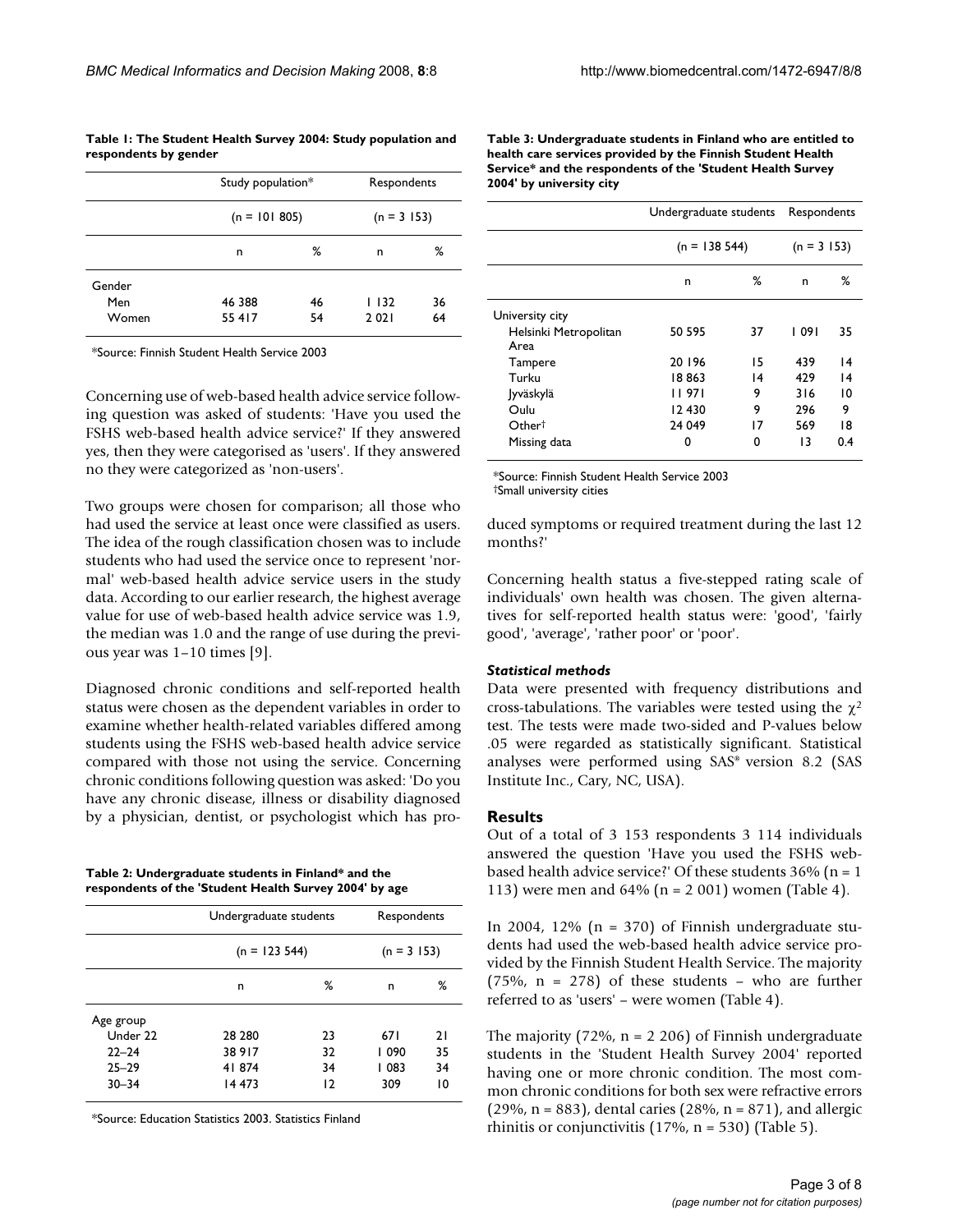|                                                                                                                | Men              |     | Women   |     | All     |      |
|----------------------------------------------------------------------------------------------------------------|------------------|-----|---------|-----|---------|------|
| <b>Study Population</b>                                                                                        | 46 388           | 46% | 55 417  | 54% | 101805  | 100% |
| Random sample                                                                                                  | 2 300            | 46% | 2730    | 54% | 5030    | 100% |
| Study respondents                                                                                              | 132              | 36% | 2021    | 64% | 3 1 5 3 | 100% |
| Students who<br>responded to the<br>question<br>concerning use of<br>the web-based<br>health advice<br>service | $\overline{113}$ | 36% | 2 0 0 1 | 64% | 3114    | 100% |
| Users of the web-<br>based health advice<br>service                                                            | 92               | 25% | 278     | 75% | 370     | 100% |

Compared with male non-users, male users had more frequently been diagnosed for allergic rhinitis or conjunctivitis  $(24\%, n = 22 \text{ vs. } 15\%, n = 154, \chi^2, P = .03)$ . Compared with female non-users, female users had more frequently been diagnosed for psychiatric disorders (12%, n = 34 vs. 8%, n = 140,  $\chi^2$ , P = .03), kidney and urinary tract disorders (7%, n = 18, vs 4%, n = 66,  $\chi^2$ , P = .04), and cardiovascular disorders (6%, n = 17 vs. 3%, n = 42,  $\chi^2$ , P = .001) (Table 6).

Regardless of frequent mentions of chronic conditions the majority of both male students (86%,  $n = 976$ ) and female students (84%,  $n = 1701$ ) assessed their health status as

**Table 5: The most common reported separate chronic conditions among Finnish undergraduate students in the 'Student Health Survey 2004'**

|                                                    | Undergraduate Students |     |  |  |
|----------------------------------------------------|------------------------|-----|--|--|
|                                                    | $(n = 3059 - 3065)$    |     |  |  |
| Chronic Condition*                                 |                        |     |  |  |
| Refractive Errors or other Eye<br>Disorders        | 883                    | 29% |  |  |
| Dental caries                                      | 871                    | 28% |  |  |
| Allergic Rhinitis, or Conjunctivitis               | 530                    | 17% |  |  |
| Atopic Dermatitis                                  | 302                    | 10% |  |  |
| Infected Wisdom teeth                              | 218                    | 7%  |  |  |
| Migraine                                           | 196                    | 6%  |  |  |
| Lactose Intolerance                                | 192                    | 6%  |  |  |
| Depression                                         | 153                    | 5%  |  |  |
| Musculoskeletal and Connective Tissue<br>Disorders | 150                    | 5%  |  |  |
| Asthma or other Pulmonary Disorders                | 146                    | 5%  |  |  |

\* Reported chronic diseases, illnesses or disabilities diagnosed by a physician, dentist, or psychologist, which had produced symptoms or required treatment during the last 12 months

'good' or 'fairly good' in the 'Student Health Survey 2004' (Table 7).

There was no statistical significance between the group differences of male or female non-users and users in selfreported health status (Table 8).

#### **Discussion**

#### *Material and Methods; strengths and limitations*

The general rate of response (63%) for the 'Student Health Survey 2004' was good compared with recent studies of the Finnish student population with response rates ranging from 44% to 48% [29,30]. The response rate among female students in the 'Student Health Survey 2004' was high (74%) and 2 001 out of 2 021 (99%) of female respondents answered target questions concerning the web-based health advice service, chronic conditions, and health status. The study results can thus be considered representative of the female student population at universities in Finland.

The response rate among male students in the 'Student Health Survey 2004' remained just under 50% (49%). The results concerning male students should thus be generalized cautiously. Low response rates in health surveys are not unusually observed in young male populations. In 2004 the response rate for a Finnish national health survey was lowest (54%) among young men aged 15 – 24 in an evaluation by sex and age group [31].

The main limitation of our study is insufficiency of result generalization at the population level. University students are not representative of the whole population. However, it is possible to regard these university students as 'pilot population' representing the young adult population of the information society.

The study design and statistical methods (cross-tabulation and  $\chi^2$  test) chosen for our study enable us to characterize the users of web-based health advice service in general. However, statistical methods used in our study are insufficient for indicating the dependence of variables on one another, or for showing the order of importance of variables. In addition, no corrections for multiplicity were applied as this is an explorative study. As the number of statistical tests is quite large in our study, p-values close to the significance limit of 0.05 should be interpreted with caution.

Our method for estimating one's own health status is a widely adopted method for the holistic evaluation of health and wellbeing [32]. It gives information about a survey respondent's health status in relation to his reference group [33]. Health experienced by individuals has been shown to be an independent variable associated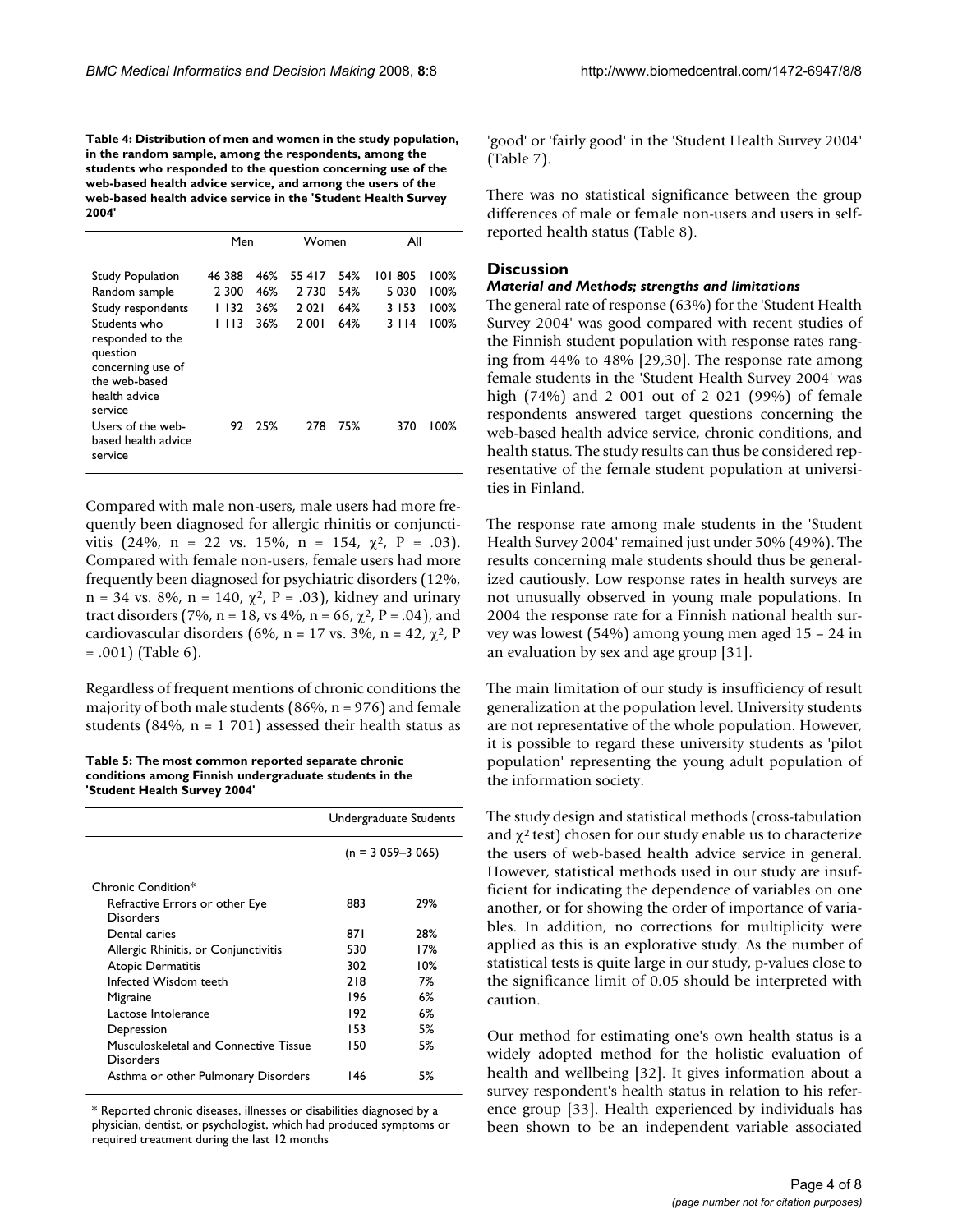Women

**Table 6: Numbers and proportions of Finnish undergraduate students in the 'Student Health Survey 2004' diagnosed with chronic conditions in the non-user group and in the user group by gender, as well as the statistical significance between the proportions of chronic conditions in the non-user and in the user groups**

|                                                                  |                   |      | Men           |      |           |
|------------------------------------------------------------------|-------------------|------|---------------|------|-----------|
|                                                                  | Non-users         |      | <b>Users</b>  |      | p*        |
|                                                                  | $(n = 996 - 999)$ |      | $(n = 91-92)$ |      |           |
| Chronic Condition <sup>†</sup>                                   |                   |      |               |      |           |
| One or more diagnosed chronic conditon of any type               | 634               | 64%  | 67            | 73%  | 0.07      |
| Dental Caries or other Oral Disorders                            | 283               | 28%  | 29            | 32%  | 0.52      |
| Refractive Errors or other Eye Disorders                         | 250               | 25%  | 24            | 26%  | 0.83      |
| Allergic Rhinitis, or Conjunctivitis                             | 154               | 15%  | 22            | 24%  | 0.03      |
| Atopic Dermatitis                                                | 65                | 7%   | 10            | 11%  | 0.12      |
| Psychiatric Disorders (excl. Eating Disorders)                   | 51                | 5%   | 7             | 8%   | 0.31      |
| Acne or other Dermatological Disorders (excl. Atopic Dermatitis) | 50                | 5%   | 8             | 9%   | 0.13      |
| Ear, Nose and Throat Disorders                                   | 50                | 5%   | 4             | 4%   | 0.78      |
| Musculoskeletal and Connective Tissue Disorders                  | 44                | 4%   | 6             | 7%   | 0.34      |
| Lactose Intolerance                                              | 43                | 4%   | 7             | 8%   | 0.15      |
| Asthma or other Pulmonary Disorders                              | 37                | 4%   | 3             | 3%   | 0.83      |
| Migraine                                                         | 37                | 4%   |               | 1%   | 0.19      |
| Cardiovascular Disorders                                         | 26                | 3%   | 3             | 3%   | 0.71      |
| Gastrointestinal Disorders (excl. Lactose Intolerance)           | 24                | 2%   | 4             | 4%   | 0.26      |
| Disorders of Male Reproductive Organs                            | 12                | 1%   | 2             | 2%   | 0.43      |
| <b>Diabetes</b>                                                  | 9                 | 1%   | 0             | 0%   | 0.36      |
| Kidney and Urinary Tract Disorders                               | 4                 | 0.4% | 0             | 0.0% | 0.54      |
| <b>Thyroid Disorders</b>                                         | $\overline{2}$    | 0.2% | 0             | 0.0% | 0.67      |
| <b>Eating Disorders</b>                                          |                   | 0.1% | 0             | 0.0% | 0.76      |
| Epilepsia or other Neurological Disorders (exlc. Migraine)       | 0                 | 0%   | 0             | 0%   | <b>XX</b> |

|                                                                  | Non-users           |      | <b>Users</b> |     | <b>p</b> * |
|------------------------------------------------------------------|---------------------|------|--------------|-----|------------|
|                                                                  | $(n = 1697 - 1699)$ |      | $(n = 275)$  |     |            |
| One or more diagnosed chronic conditon of any type               | 297                 | 76%  | 217          | 79% | 0.35       |
| Dental Caries or other Oral Disorders                            | 572                 | 34%  | 87           | 32% | 0.50       |
| Refractive Errors or other Eye Disorders                         | 534                 | 31%  | 85           | 31% | 0.86       |
| Allergic Rhinitis, or Conjunctivitis                             | 297                 | 18%  | 54           | 20% | 0.39       |
| Atopic Dermatitis                                                | 189                 | 11%  | 35           | 13% | 0.44       |
| Psychiatric Disorders (excl. Eating Disorders)                   | 40                  | 8%   | 34           | 12% | 0.03       |
| Acne or other Dermatological Disorders (excl. Atopic Dermatitis) | 137                 | 8%   | 29           | 11% | 0.17       |
| Ear, Nose and Throat Disorders                                   | 137                 | 8%   | 28           | 10% | 0.24       |
| Musculoskeletal and Connective Tissue Disorders                  | 85                  | 5%   | 19           | 7%  | 0.19       |
| Lactose Intolerance                                              | 122                 | 7%   | 18           | 7%  | 0.70       |
| Asthma or other Pulmonary Disorders                              | 88                  | 5%   | 17           | 6%  | 0.49       |
| Migraine                                                         | 135                 | 8%   | 23           | 8%  | 0.81       |
| Cardiovascular Disorders                                         | 42                  | 3%   | 17           | 6%  | 0.001      |
| Gastrointestinal Disorders (excl. Lactose Intolerance)           | 87                  | 5%   | 15           | 6%  | 0.82       |
| <b>Diabetes</b>                                                  | 9                   | 1%   | 3            | 1%  | 0.27       |
| Kidney and Urinary Tract Disorders                               | 66                  | 4%   | 18           | 7%  | 0.04       |
| <b>Thyroid Disorders</b>                                         | 23                  | 1%   | 6            | 2%  | 0.29       |
| <b>Eating Disorders</b>                                          | 26                  | 2%   | 4            | 2%  | 0.92       |
| Epilepsia or other Neurological Disorders (exlc. Migraine)       | 6                   | 0.4% | 2            | 1%  | 0.37       |
| Gynaecological Disorders                                         | 134                 | 8%   | 23           | 8%  | 0.79       |
|                                                                  |                     |      |              |     |            |

 ${}^*\chi^2$  test

† Self-reported chronic diseases, illnesses or disabilities diagnosed by a physician, dentist, or psychologist, produced symptoms or required treatment during the last 12 months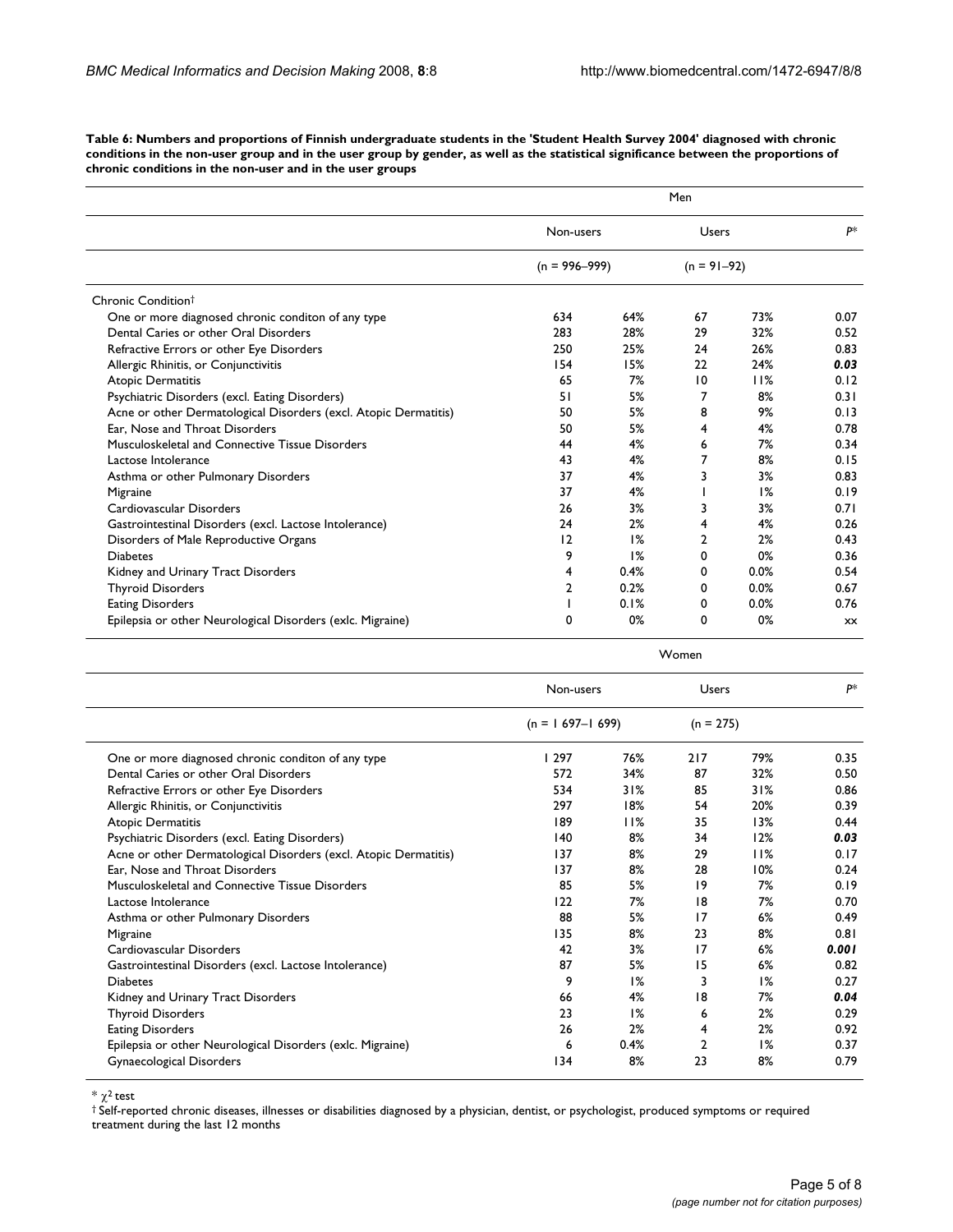| Table 7: Self-reported health status by gender among Finnish |  |
|--------------------------------------------------------------|--|
| undergraduate students in the 'Student Health Survey 2004'   |  |

|                      | Men          | Women |               |      |
|----------------------|--------------|-------|---------------|------|
|                      | $(n = 1132)$ |       | $(n = 2 021)$ |      |
| <b>Health Status</b> |              |       |               |      |
| Good                 | 625          | 55%   | 923           | 46%  |
| Fairly good          | 351          | 31%   | 780           | 39%  |
| Average              | 130          | 11%   | 276           | 14%  |
| Rather poor          | 21           | 2%    | 30            | 1%   |
| Poor                 |              | 0.1%  | 4             | 0.2% |
| Missing data         | 4            | 0.4%  | 8             | 0.4% |

with mortality and morbidity that is also among young people [34].

Surveys questions chosen for our study concerning chronic conditions have been used in a similar form in recent surveys on the national population level and among the student population [31,35,36]. With regard to data on chronic conditions and medical diagnosis, a survey based on data collection from patient records could have given more accurate data.

The percentage (12%) of university students who reported use of the web-based health advice service was not unexpected – it was remarkably lower than the percentage (75%) of students reporting face-to-face contact with the FSHS or the percentage of students (49%) reporting that they had visited the FSHS homepage [9]. However, there are no earlier study results that could be compared with our results to back up this view. Even if medical-based consultation services are popular they have still not been widely used as a study focus [18].

#### *Comparison with Prior Work*

Mental health problems are increasing in western countries in general, as well as among Finnish university students [28,37,38]. Finnish national registers of medical consumption show a remarkable increase of anti-depressive medicine consumption during the last 4 years [39].

Mental health problems are of high clinical importance in adolescent medicine and school and student health care settings. Three out of four mental health problems among adults had their onset already before age of 24 [40]. Psychological distress has been shown to associate with frequent use of health care services, but only a minority of distressed young people has been seeking help by mental care professionals [41].

Thus, the association between the use of the web-based health service and psychiatric conditions is result of high clinical importance in this study. This result is supported by the results of earlier studies concerning the association between chronic conditions and the active general use of the Internet for health purposes [3,21,23,26]. It also states that the Internet as method and written form of expression is suitable for sensitive, stigmatized, or disquieting health issues [18,25,42]. An anonymous way of asking questions on delicate themes can provide the opportunity to test the capability of health service providers regarding sensitive issues. These aspects can be emphasized when it comes to mental health problems and can contribute to the patients' general motivation and courage to seek help in health care.

The prevalence of allergic disorders has increased during the last decade [30]. The prevalence of allergic rhinitis in the university student population has been 17–20% in recent studies [28,36,43]. Students with allergic rhinitis perceived their health as being worse than that of the control group; they had more symptoms and medication, and also used health services more frequently [44]. Finnish national registers of medicine consumption show an increase in systemic antihistamine consumption over recent years [39].

**Table 8: Self-reported health status of Finnish female and male students in the 'Student Health Survey 2004' by use of the web-based health advice service and the statistical significance of the difference**

|                      | Men          |           |            |                                                    |      |              |      | Women        |     |      |       |
|----------------------|--------------|-----------|------------|----------------------------------------------------|------|--------------|------|--------------|-----|------|-------|
|                      |              | Non-users |            | $P^*$<br><b>Users</b><br><b>Users</b><br>Non-users |      |              |      |              |     |      | $P^*$ |
|                      | $(n = 1019)$ |           | $(n = 92)$ |                                                    |      | $(n = 1720)$ |      | $(n = 277)$  |     |      |       |
| <b>Health Status</b> |              |           |            |                                                    |      |              |      |              |     |      |       |
| Good                 | 566          | 56%       | 51         | 55%                                                |      | 798          | 46%  | 115          | 42% |      |       |
| Fairly good          | 316          | 31%       | 30         | 33%                                                |      | 649          | 38%  | 125          | 45% |      |       |
| Average              | 115          | 11%       | 10         | 11%                                                |      | 240          | 14%  | 35           | 13% |      |       |
| Rather poor          | 21           | 2%        |            | 1%                                                 |      | 28           | 2%   | $\mathbf{2}$ | 1%  |      |       |
| Poor                 |              | 0.1%      | 0          | 0%                                                 | 0.96 | 5            | 0.3% | 0            | 0%  | 0.14 |       |

 $*$   $\chi^2$  test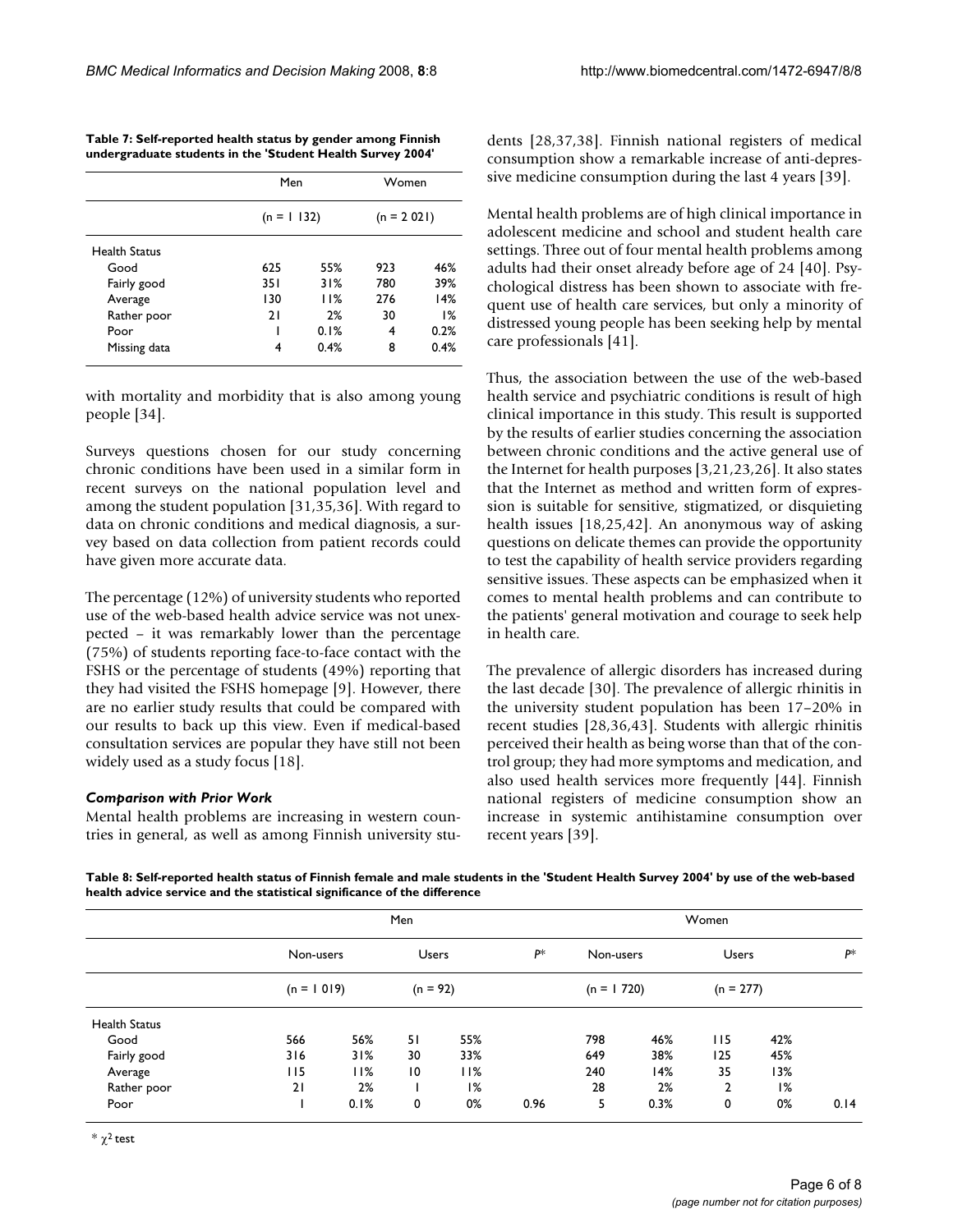In our study male users of the web-based health advice service had been diagnosed more frequently with allergic rhinitis and conjunctivitis compared with male students not reporting use of the web-based health service. This finding can be explained as young a man's way of handling a chronic health problem using an eHealth service with easy access. The service can be a way of avoiding congested appointments, or phone services. Among male students the most requested eHealth services were appointment scheduling and prescription renewals [9]. Men who used anonymous Internet consultation stated that expressed interest in the explanation of symptoms was the main reason for using the service [18]. An association between a recently received chronic diagnosis and subscribing to an electronic messaging service was discovered in a recent study, where most of the patients were well-educated middle-aged men [45]. Our study results concerning the association of allergic disorders and the use of web-based health advice service supported by recent corresponding study findings indicate that focused eHealth services could provide support for managing chronic health problems [18,45].

Our study results concerning the association between cardiovascular diseases, and kidney and urinary tract disorders and the use of the web-based health advice service among women have only limited clinical value. The number of women suffering from these conditions was quite low.

The association between self-reported lower health status and use of the Internet for health problems is not supported by our results – self reported health status did not show any association with the use of the web-based health advice service among Finnish university students [3,22,46]. Our results can be explained by the primary recruitment of our study population; they are all young and well-educated and the incidence rates of chronic conditions, with multiple loading or daily-life limiting symptoms are low. In addition the use of a health service with easy access and low threshold by highly educated and relatively healthy young women can be explained by a general interest in and awareness of health issues. As far as young adults are concerned, web-based services are perhaps best suited to topics that are important in terms of health education regardless of the user's self-evaluated health status or diagnosed chronic illnesses. Typical topics of this type would include e.g. family planning.

### **Conclusion**

Our main results were: 1) In 2004 12% of the Finnish university student population reported use of a web-based health advice service, in which a student can ask health care professionals anonymously about matters related to health and illnesses. 2) The proportion of male students who reported allergic rhinitis or conjunctivitis was greater among the service users than non-users. 3) The proportion of female students reporting chronic mental health problems was greater among users than non-users. 4) Selfreported health status was not associated with the use of the web-based health advice service.

Our findings differ from recent study results concerning self-reported health status and use of Internet-based health services. Unlike several survey findings regarding adult populations in general our study indicates that among young, highly educated adults, the use of a webbased health advice service is not associated with selfreported health status. However there were specific chronic conditions that we could show as having an association with the use of an anonymous Internet consultation.

As a consequence of our results, new study questions can be recognized: Are the users of the web-based health advice service those who are also active users of traditional forms of health services? Are they seeking a second opinion associated with face-to-face visits? More research data is needed to evaluate the role of a web-based health advice service in supplementing the traditional forms of health services in order to discover the main benefits of this type of eHealth services.

### **Competing interests**

The author(s) declare that they have no competing interests.

### **Authors' contributions**

JC designed and coordinated the study, participated in the data analysis and drafted the manuscript. TH participated in the design of the study, performed the statistical analysis and helped to draft the manuscript. KK participated in the design of the study and helped to draft the manuscript. All authors read and approved the final manuscript.

#### **Acknowledgements**

We would like to express our gratitude to Professor I. Virjo from the University of Tampere, who has supported and supervised the study. We also thank 'The English Centre Helsinki Oy' for language editing.

The research was supported by the Medical Research Fund of Tampere University Hospital (JC) and by the Finnish Student Health Foundation (KK, TH). The Finnish Student Health Foundation supported also the language editing process by professionals in 'The English Centre Helsinki Oy'.

#### **References**

- 1. Diaz JA, Griffith RA, Ng JJ, Reinert SE, Friedmann PD, Moulton AW: **[Patients' use of the internet for medical information.](http://www.ncbi.nlm.nih.gov/entrez/query.fcgi?cmd=Retrieve&db=PubMed&dopt=Abstract&list_uids=11929503)** *J Gen Intern Med* 2002, **17:**180-185.
- 2. **Number of "cyberchondriacs" adults who have ever gone online for health information – increases to an estimated 136**